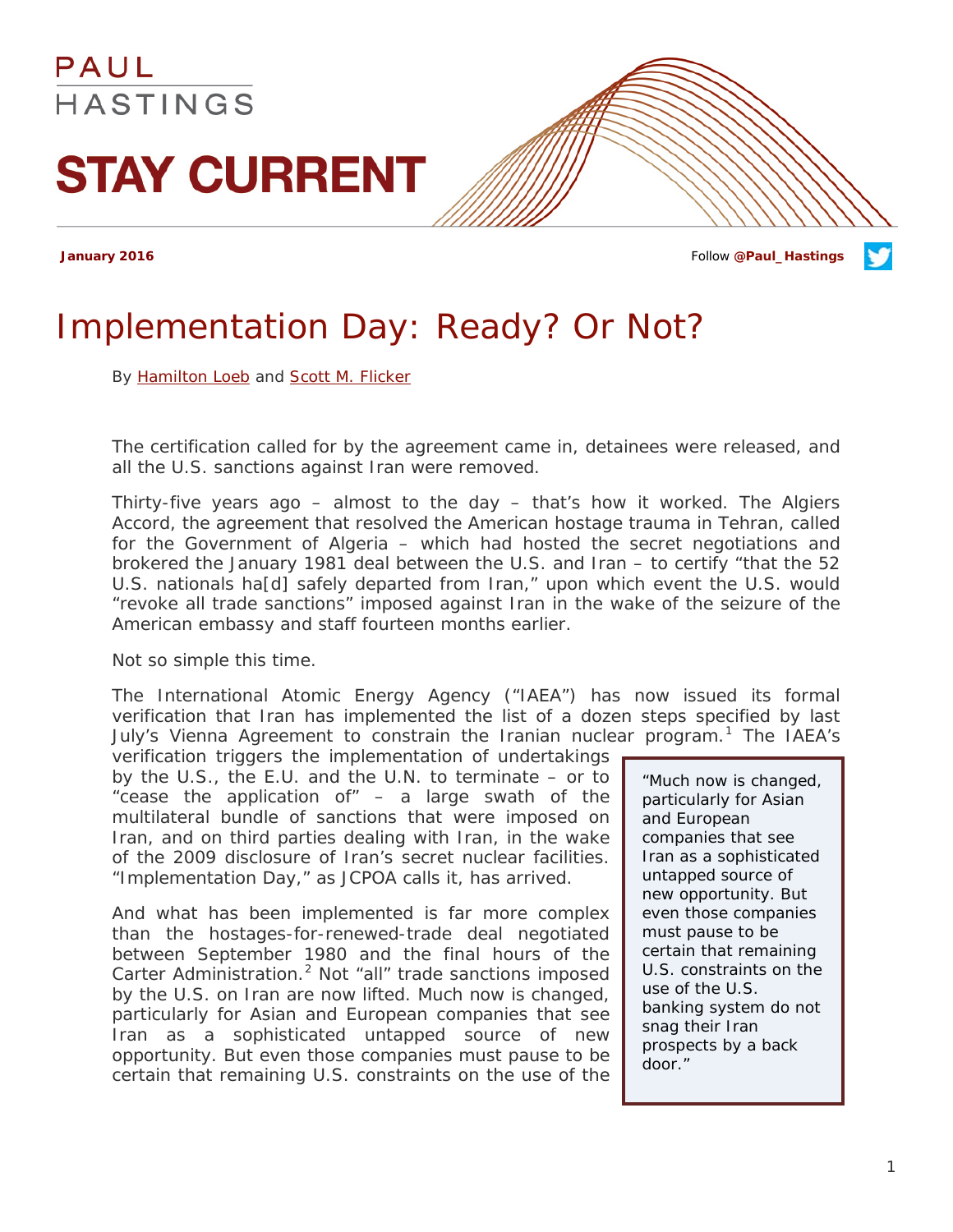U.S. banking system do not snag their Iran prospects by a back door. And for U.S. companies, little has changed other than the important development that their foreign subsidiaries are now permitted to engage in dealings with Iran on a similar footing as their non-U.S. controlled foreign counterparts.<sup>[3](#page-8-2)</sup>

So what to make of Implementation Day?

#### *What Iran has done*

The place to begin is with what Iran has done – if the IAEA's verification is to be credited – to arrive at Implementation Day. JCPOA included a rather remarkable Annex I, in which, over 29 pages, Iran agreed to demonstrate to the IAEA that it has:

- Removed and filled with concrete the reactor core of the heavy water research reactor at Arak
- **Inventoried and arranged for export of heavy water stocks, and opened its** heavy water plant to IAEA monitoring
- Removed advanced centrifuges and infrastructure, and begun observation of a 3.67% ceiling on enrichment (well below the 90% enrichment required for nuclear weapons)
- Arranged to conduct R&D on advanced centrifuges under specified limits and subjected to IAEA monitoring
- Reconfigured the underground Fordow enrichment plant for use as a technology and collaboration center, with daily access by IAEA for monitoring
- Reached agreed templates and procedures for measuring and describing its civilian enrichment activity
- Transferred enriched uranium stockpiles out of Iran
- Ceased manufacturing baseline centrifuges, except as replacements for failed or damaged machines, and identified and opened for IAEA monitoring centrifuge component manufacturing capability
- Agreed to facility-specific arrangements by which IAEA can carry out transparency and monitoring activity
- Accepted the IAEA Additional Protocol that spells out state-of-the-art obligations for civil nuclear programs.

News accounts and official Iranian press releases reported last week that key steps – the destruction of the Arak reactor core, the shipment of enriched uranium stockpiles to Russia – have been carried out. Reports have been less specific about the dismantling of thousands of centrifuges that now exceed the agreed-upon numerical limit, and about the modes by which Iranian cooperation with IAEA monitoring has been, and will be, conducted.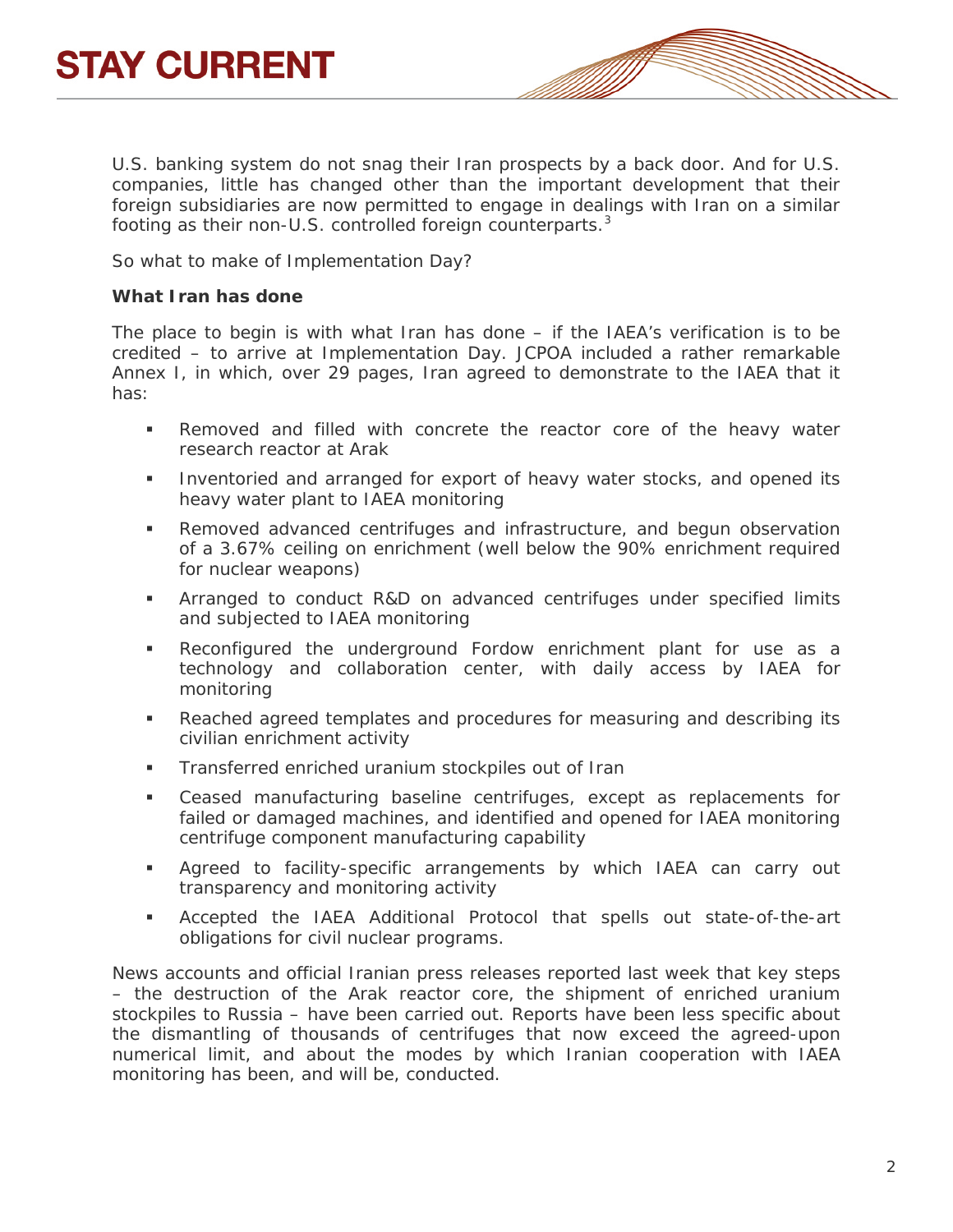The IAEA now has vouched that Iran has complied with the checklist. We profess no expertise in the technical aspects of nuclear proliferation containment regimes, but we do have a good sense of the politics and appearances of the moment for the IAEA and for the P5+1: after decades of tension over Iraqi and Iranian nuclear programs, the IAEA has low tolerance for the potential that it will be made a fool of; and after discovering that Iran had (despite its contrary representations) undertaken several years of undetected construction on the underground Fordow site before intelligence agencies unveiled it in 2009, the P5+1 (not to mention Israel) can be counted on to train the most advanced intelligence technologies and methods on Iran's conduct of nuclear activity, in order to confirm that Tehran's program remains peaceful only.

So for Iran's obligations under this agreement, the watchword is not the Reagan/Soviet-era "trust, but verify." There is little, if any, trust between Iran and any of the JCPOA signatories; even the Russians have direct, ongoing hostility with

Iran over their proxies in Syria. Whether JPCOA's "verify, then monitor and verify again" regime will operate effectively is an unsettled question.

But it is the road we are now going down, and with it comes the flip side question  $-$  for clients, how does Implementation Day alter what their business units can do with respect to Iran? Here's how.

#### *What sanctions the U.S. has lifted*

Implementation Day triggered a series of regulatory modifications lined up by the Obama Administration during the period in which Iran was preparing its Annex

*" … the watchword is not the Reagan/Sovietera 'trust, but verify.' There is little, if any, trust between Iran and any of the JCPOA signatories …Whether JPCOA's 'verify, then monitor and verify again' regime will operate effectively is an unsettled question."*

I compliance steps. Those changes carry out the U.S. obligation to remove "all *nuclear-related* sanctions" specified in Annex II to JCPOA.

Such "nuclear-related sanctions" comprise a suite of expanded restrictions the U.S. imposed in2010-2013 in the wake of the Fordow disclosures – including most prominently the restrictions on non-U.S. purchases of Iranian crude oil. But they do not include the fundamental prohibition against American companies dealing with Iran that pre-dates the recent round of nuclear sanctions. Nor do they include other sanctions imposed because of Iran's support of terrorism, human rights conduct, or ballistic missile program. And most important, the U.S. commitment under JCPOA is narrowed by a footnote that hangs directly off the "all nuclear-related sanctions" language:

The sanctions that the United States will cease to apply … are those directed towards non-U.S. persons. … U.S. persons and U.S.-owned or controlled foreign entities will continue to be generally prohibited from conducting transactions of the type permitted pursuant to this JCPOA … .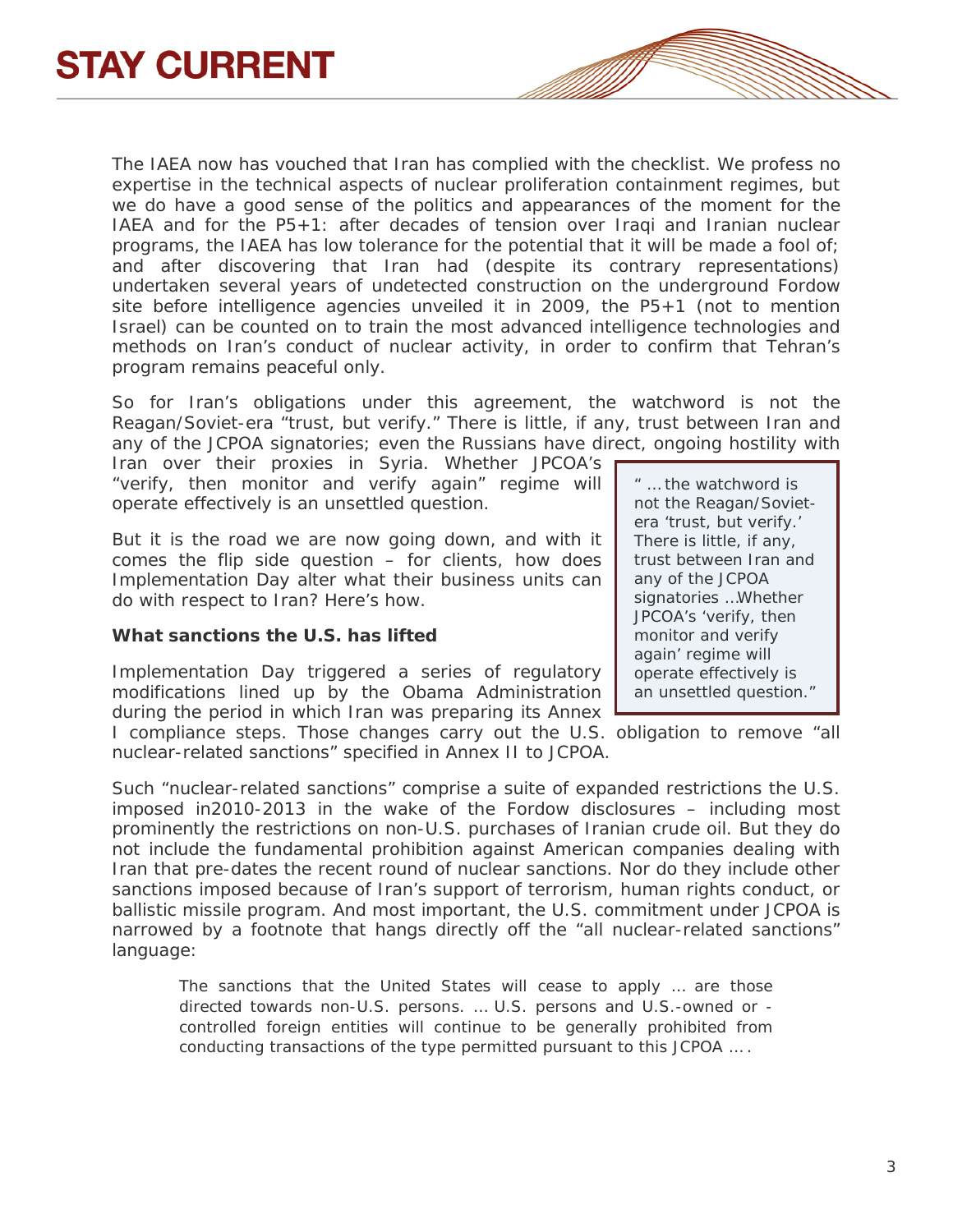

Take, for example, the auto industry. U.S. auto companies have long been prohibited from any dealings with Iran. For a period of time, their foreign subsidiaries had potential latitude to sell to the Iranian market provided that no U.S. person – the parent in Detroit, or any U.S. national assigned to the foreign subsidiary – participated in or facilitated the dealings, and the product involved contained minimal U.S.-origin content. As a practical matter, that meant virtually no U.S. auto dealings with Iran. Even that potential loophole was closed in 2012, when Congress expanded the sanctions regime to cover U.S. overseas subs.<sup>[4](#page-8-3)</sup>

Asian and European auto companies were not precluded by similar restrictions, though the reputation risks of dealing with Iran kept their activities limited. In June 2013, however, as an additional measure to increase the squeeze to bring Iran to the negotiating table, President Obama extended U.S. sanctions to include sales by third-country manufacturers on items "used in connection with the automotive sector of Iran."<sup>[5](#page-8-4)</sup>

This action, intended to stun the Iranian side (which was thought to be using revenues from the auto sector to circumvent multilateral sanctions), stunned Japanese and European automakers more. But, pressed by this and other measures imposed in 2012-13 by the U.S. and the multilateral coalition, Iran agreed in November 2013 to a negotiated cease-fire – the Joint Plan of Action ("JPOA"), which formed the basis for the long negotiations in Lausanne and Vienna, and which granted Iran temporary suspension of the new "automotive sector" sanctions and other more recent measures.

As a consequence of Implementation Day, the Obama executive order imposing the no-auto-sector-trade expansion is terminated. For Asian and European automakers, that puts the Iran market back in play. (But caveat: what does the IRGC have to do with carmaking in Iran? More below on this.) For U.S. automakers, though, Implementation Day is no news. They remain constrained by the underlying prohibition on U.S. person dealings with Iran.

Except in one way, which provides a way out for some.

#### *A way out*

Among the U.S. Implementation Day obligations under JCPOA is to "[l]icense non-U.S. entities that are owned and controlled by a U.S. person to engage in activities with Iran that are consistent with this JCPOA."<sup>[6](#page-8-5)</sup> For decades, save for food, medicine and personal communications technology, the OFAC policy on Iran licenses has been denial – virtually no license request is approved, regardless of circumstances. In JPCOA, the White House pledged that post-Implementation Day, OFAC would license foreign subsidiaries to deal with Iran where the activities "are

*"[U.S. companies] remain constrained by the underlying prohibition on U.S. person dealings with Iran. Except in one way, which provides a way out for some."*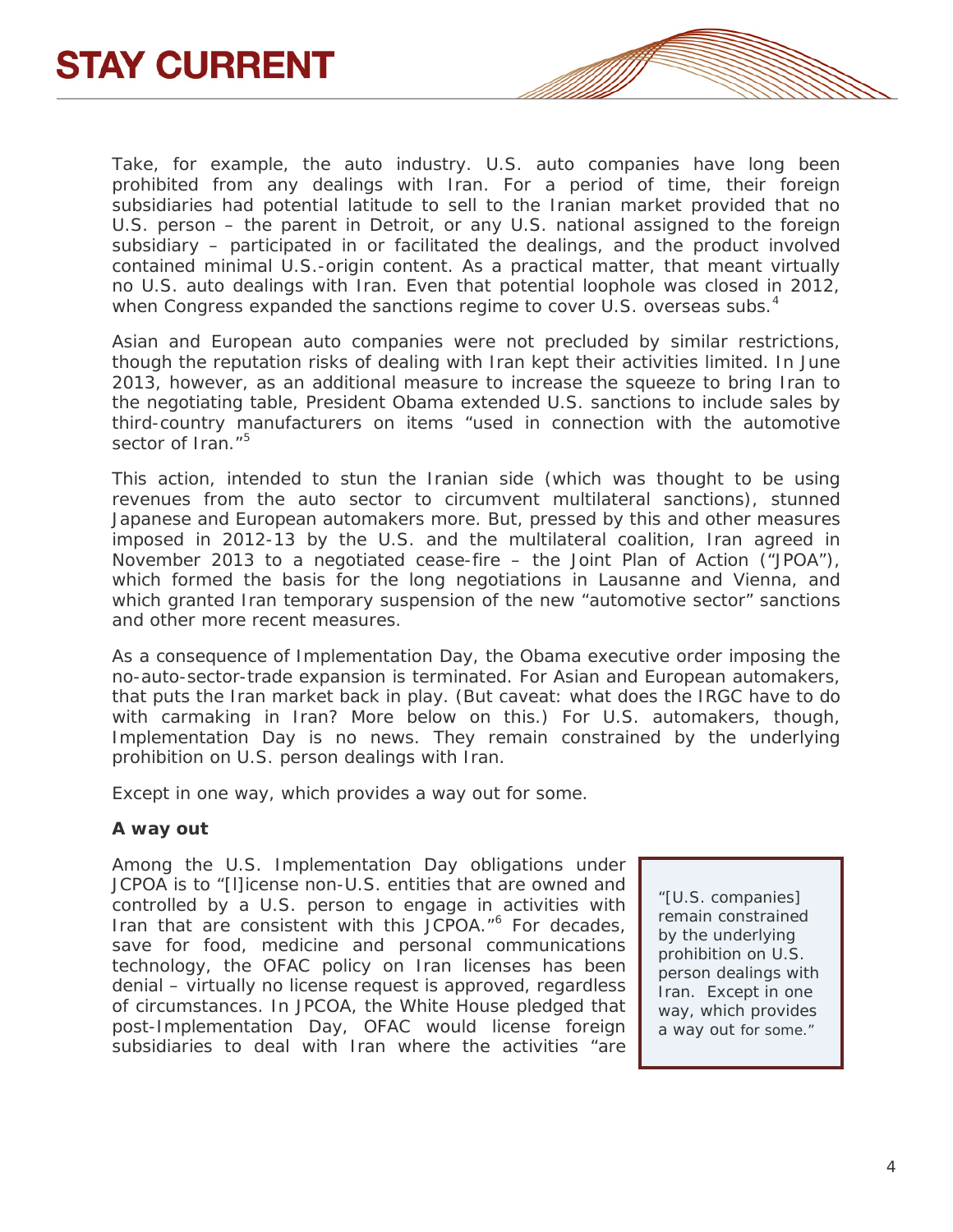

consistent with this JCPOA."

What, the sanctions bar has been asking itself (and OFAC), does that mean? If the Middle Eastern subsidiary of a U.S. auto company proposes to supply new passenger cars to an Iranian distributor, would that be "consistent with" the Vienna agreement? What about spare parts for pre-embargo American cars still on the road in Iran, or cars that have found their way to Iran from other Middle Eastern countries? What about ambulances? Or radio and navigation equipment contained in them? The same questions would arise in civilian sectors from light bulbs to light rail.

We now have our answer. New Iran General License H authorizes "U.S.-owned or controlled foreign entities" $7$  to engage in all transactions involving Iran on an equal footing with other foreign entities, provided that U.S. persons (including the U.S. parent, its management or any U.S. person located at the foreign entity level) are not engaged in or "facilitating" those transactions. And General License H includes an important narrowing of the notoriously-vague concept of "facilitation": U.S. persons (including senior management and advisors) are now permitted to engage in the "establishment or alteration of operating policies and procedures of a United States entity or a U.S.-owned or -controlled foreign entity, to the extent necessary to allow a U.S.-owned or -controlled foreign entity to engage in" permitted transactions with Iran. In addition, General License H allows the foreign subsidiary to access automated "back office" support apparatus maintained by the parent, such as global email, accounting and resource planning software systems, even if for the purpose of conducting transactions with Iran.

This is a noted change; under the pre-existing Iran sanctions regulations, U.S. persons engaged in an evasion or prohibited facilitation by, among other things, "[c]hanging the operating policies and procedures of a particular affiliate with the specific purpose of facilitating transactions that would be prohibited by this part if performed by a United States person or from the United States,"<sup>[8](#page-8-7)</sup> and practitioners have long warned clients off allowing even wholly-separate foreign subsidiaries to talk with Iran because of globally-integrated accounting and communications systems.

So where there was only a wall, there now is a door. Going through it will require care for U.S. companies that do not have the free-standing overseas manufacturing and decisionmaking process that large U.S. multinationals can adapt to these new rules. But now there is daylight and a doorway to explore.

#### *What the U.S. has not lifted*

Perhaps equally important is what is not changed.

For non-U.S. clients, as noted above, lifting of "secondary sanctions" – that is, removal of extension of U.S. sanctions to third-country nationals in a number of instances – will be useful. The shrinkage in the U.S. blacklist of persons with whom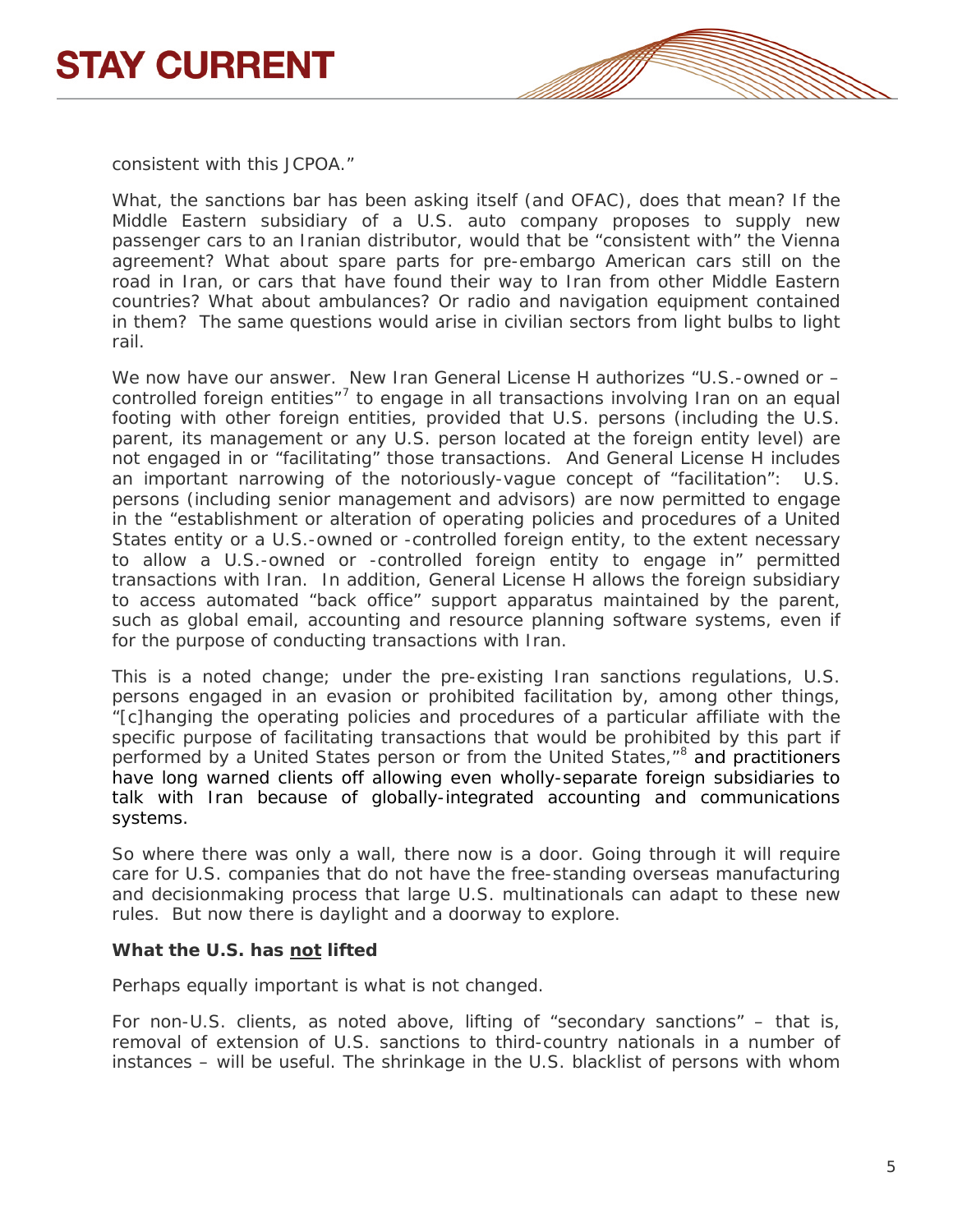U.S. nationals cannot deal (the Specially Designated Nationals, or SDN, list) also simplifies some areas of concern for non-U.S. clients.

Even as the SDN list contracts, however, important restrictions remain even for non-U.S. actors.

Perhaps most confounding for those who believe they have the green light to engage with Iran is how to avoid the far-reaching tentacles of the Iranian Revolutionary Guard Corps ("IRGC"). These are the same folks who treated the world to a broadcast of ten U.S. sailors, kneeling at gunpoint and being forced to apologize for the gross sin of allowing their two tiny patrol boats to drift slightly offcourse in the Persian Gulf. (For any that doubt the impact of the JCPOA and the diplomatic shifts it has brought, ask yourself whether in previous years the captives would have been released in less than 24 hours; better yet, ask the Royal Navy, whose sailors were held for more than 13 days (and reportedly subjected to mistreatment) in a nearly-identical incident in 2007.)

The IRGC is much, much more than an elite unit of the military in Iran. It is a significant player in major segments of the Iranian economy, with ownership and

management interests extending into such far-flung industries as construction, shipping and port operations and – notably – the automobile sector.

And therein lies the rub. A central feature of the U.S. secondary sanctions has been the expanding designation of industry sectors and entities determined to be controlled by the Republican Guard. A search of OFAC's SDN List reveals more than two dozen entities with the "[IRGC]" tag, most of which will continue to be sanctions targets even after Implementation Day.

*"Does the lifting of the executive order mean that the Administration has abandoned efforts to target those auto companies that may continue to have IRGC ties?"*

This brings us, again, to the example of Iran's automotive sector. The Obama Administration included restrictions on this sector in its 2013 executive order (something that Congress refused to do when passing the statute underlying that order) in response to assertions by the anti-Iran lobby that the key Iranian auto manufacturers have significant ties to the IRGC. Does the lifting of the executive order mean that the Administration has abandoned efforts to target those auto companies that may continue to have IRGC ties? Or will OFAC now apply the [IRGC] tag to specific companies, with the effect that non-U.S. companies will still be required to steer clear of dealings with those targets or face possible U.S. sanctions?

#### *No U Turn*

Still, the biggest question mark arises from the absence in JCPOA of any change in the U.S. restrictions on participation in dollar-denominated transactions in which Iran is involved.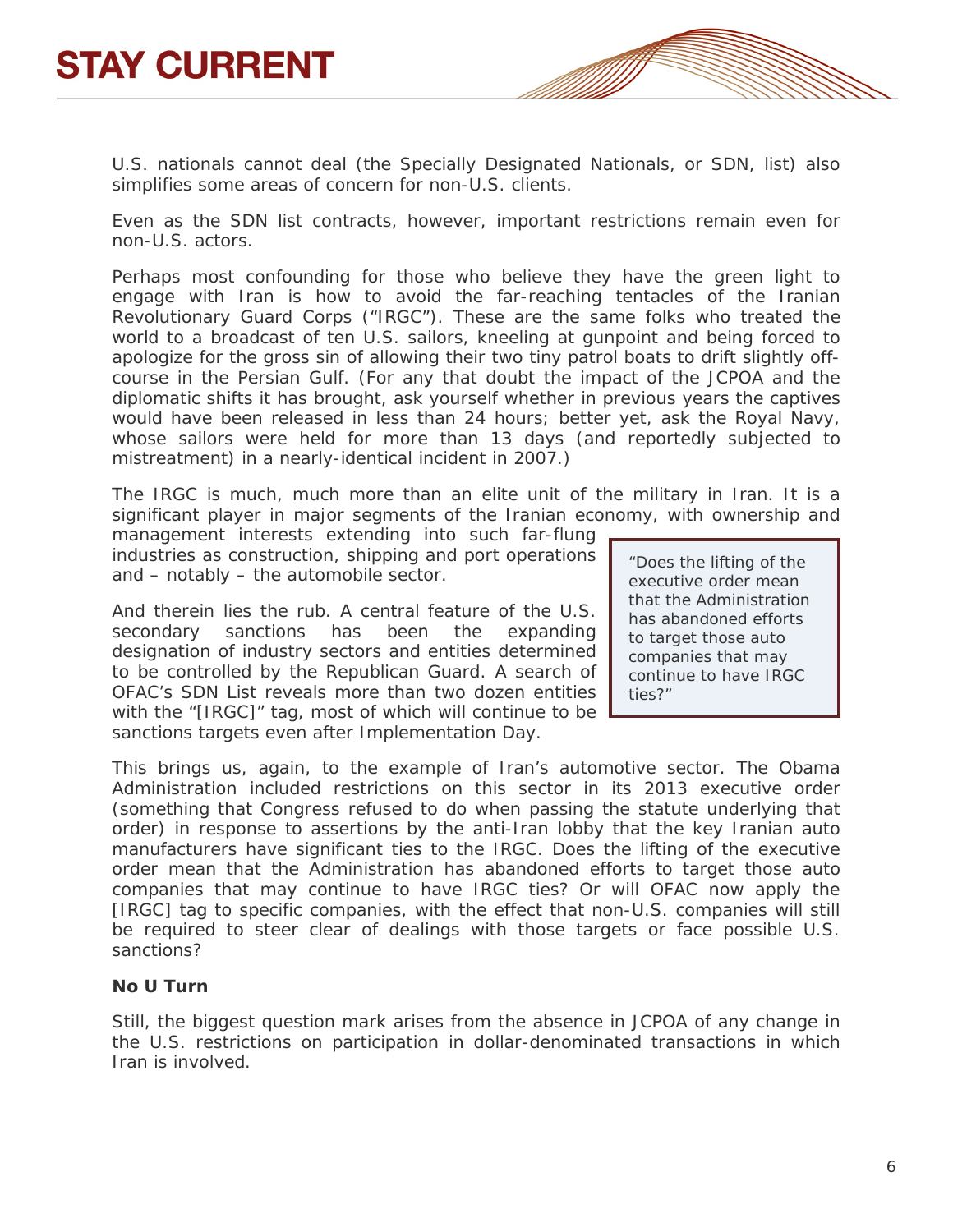In late 2008, Treasury closed off the dollar "U-turn" exemption by which U.S. banks were permitted to clear dollar-denominated transactions in which Iranian parties were involved. The U.S. has declined to reinstate this exemption as part of the JPCOA modifications. Thus, all transactions denominated in dollars – even if conducted by a non-U.S. company with a non-SDN-listed person or business in Iran – must pass through a U.S. clearing bank, and those banks continue to be precluded from participating in any transaction in which an Iranian national has an interest.

That means the hordes of French, German, Japanese, and other businesses that have descended on Tehran will often find their ability to do deals thwarted by the "no U turn" sign on the U.S. banking system. For some industries, notably the oil sector, access to dollar-denominated transactions is an essential structural requirement. For others, such as the industrial equipment or shipping sectors, transactions and funds flows may undergo rapid redesign as participants look for ways to carry out the entire process in euros, yen, or renminbi.

Put another way, the sanctions landscape for USD transactions with Iran will closely resemble the one that existed in 2009, after closure of the U-turn loophole and before the rise of secondary sanctions. There will be many non-U.S. players seeking to deal with Iran and looking for ways to finance those deals using the only currency that still occupies a preferred position in cross-border trade. And the rules on what is and is not permitted will remain shrouded in complexity.

This caustic brew was precisely what underlay the recent, recordbreaking indictments and settlements brought against major non-U.S. banks by U.S. prosecutors over the past several years. Our review of nine such enforcement actions spanning the last five years and accounting for over *\$3 billion* in announced

settlements reveals that nearly without exception the transactions that gave rise to U.S. sanctions liability took place *prior* to 2010, an era before the imposition of any of the secondary sanctions programs that are now being lifted.

The message for advisors and compliance officers could not be more stark: the risks for violation of U.S. sanctions against Iran, even for (especially for?) non-U.S. parties, did not go away on Implementation Day. Indeed, with so many players now looking to pour into Iran, those risks may have just gotten much larger.

*" … the sanctions landscape for USD transactions with Iran will closely resemble the one that existed in 2009, after closure of the U-turn loophole and before the rise of secondary sanctions. There will be many non-U.S. players seeking to deal with Iran and looking for ways to finance those deals using the only currency that still occupies a preferred position in cross-border trade. And the rules on what is and is not permitted will remain shrouded in complexity."*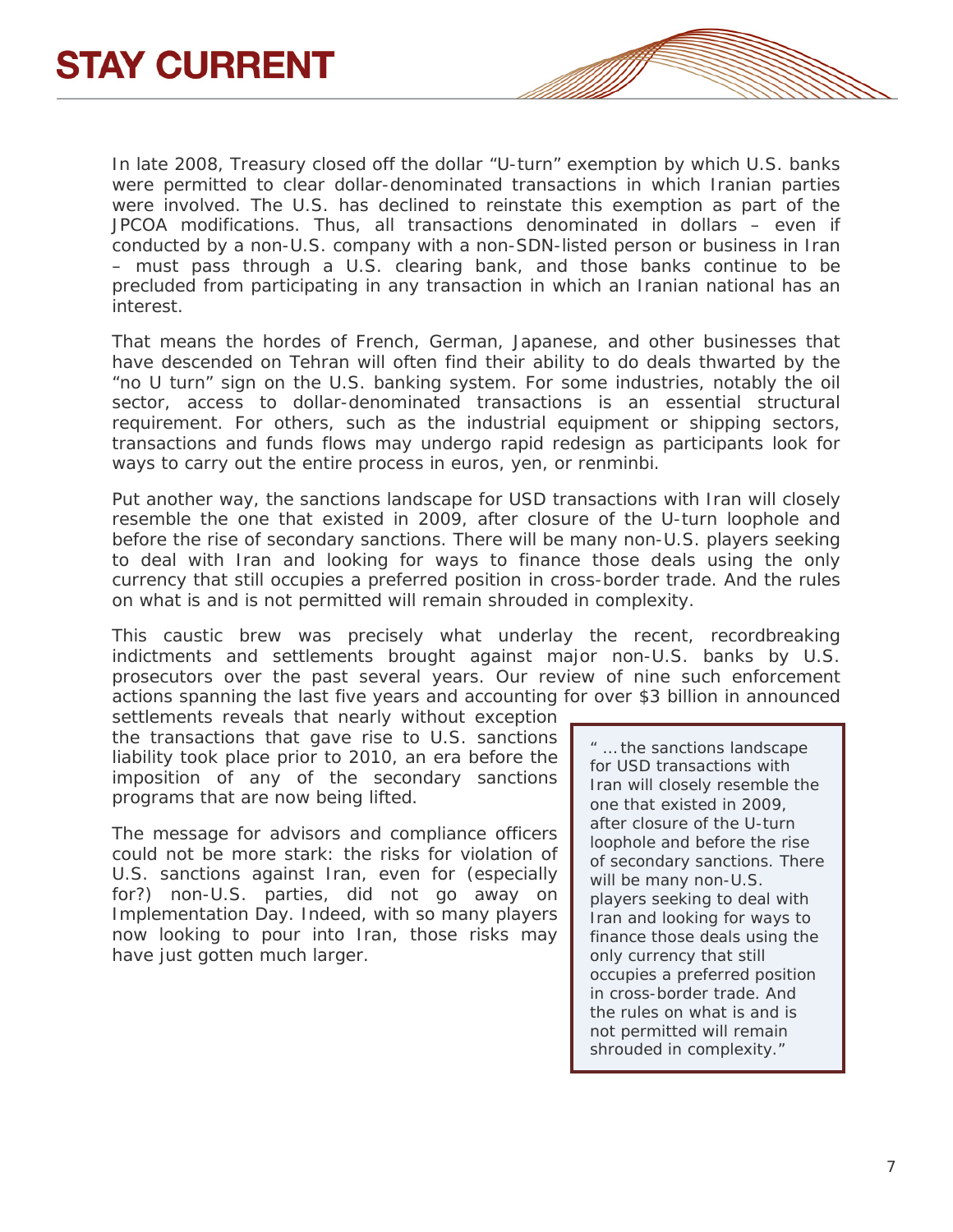## **STAY CURRENT**

#### *The election(s)*

All of this uncertainty and risk is amplified by the 2016 election season – and not just in the U.S. On February 26, Iran will conduct its most comprehensive elections in recent history. The Iranian executive team that negotiated the deal with the P5+1 hopes to use Implementation Day as a badge of progress that will enhance its authority within the Majlis, the parliament body. President Rouhani is standing for election to the Assembly of Experts, which will select the successor to Supreme Leader Khamenei.

Coming four days before the "SEC primary" in the U.S. – the date on which 13 states in the South and Midwest will vote on presidential candidates, the election results in Iran will be as closely watched in Washington as in Tehran. In an American election year that promises the most polarized and divided campaign in modern recollection, no issue will provide sharper contrasts between the eventual nominees than the "Iran deal": however loud the rhetoric on immigration or the Obamacare health care reform, nowhere will there be a more clear "yes vs. no" posture than on the Iran engagement.

*"The message for advisors and compliance officers could not be more stark: the risks for violation of U.S. sanctions against Iran, even for (especially for?) non-U.S. parties, did not go away on Implementation Day. Indeed, with so many players now looking to pour into Iran, those risks may have just gotten much larger."*

For clients who are attempting to scope out their post-

Implementation Day approach to Iran, this political uncertainty magnifies the legal risks. The consequences of a big Rouhani "win" in Iran are no more clear than the consequences of a renunciation at the Iranian polls of his rapprochement toward the  $P5+1$ .

What, then, to do? We spend much of our time in this field playing the cheerless role of lawyers: tamping down expectations, attempting to quantify risk to executives who do not want to be left behind as they see their counterparts in Europe or Asia streaming toward Khomeni Airport. It has never been a more interesting time to be a sanctions lawyer. But it also has never been more challenging.

*If you have any questions concerning these developing issues, please do not hesitate to contact any of the following Paul Hastings Washington, D.C. lawyers:*

**Scott M. Flicker** 1.202.551.1726 [scottflicker@paulhastings.com](mailto:scottflicker@paulhastings.com) **Hamilton Loeb** 1.202.551.1711 [hamiltonloeb@paulhastings.com](mailto:hamiltonloeb@paulhastings.com)

Paul Hastings LLP

Stay Current is published solely for the interests of friends and clients of Paul Hastings LLP and should in no way be relied upon or construed as legal advice. The views expressed in this publication reflect those of the authors and not necessarily the views of Paul Hastings. For specific information on recent developments or particular factual situations, the opinion of legal counsel should be sought. These materials may be considered ATTORNEY ADVERTISING in some jurisdictions. Paul Hastings is a limited liability partnership. Copyright © 2016 Paul Hastings LLP.